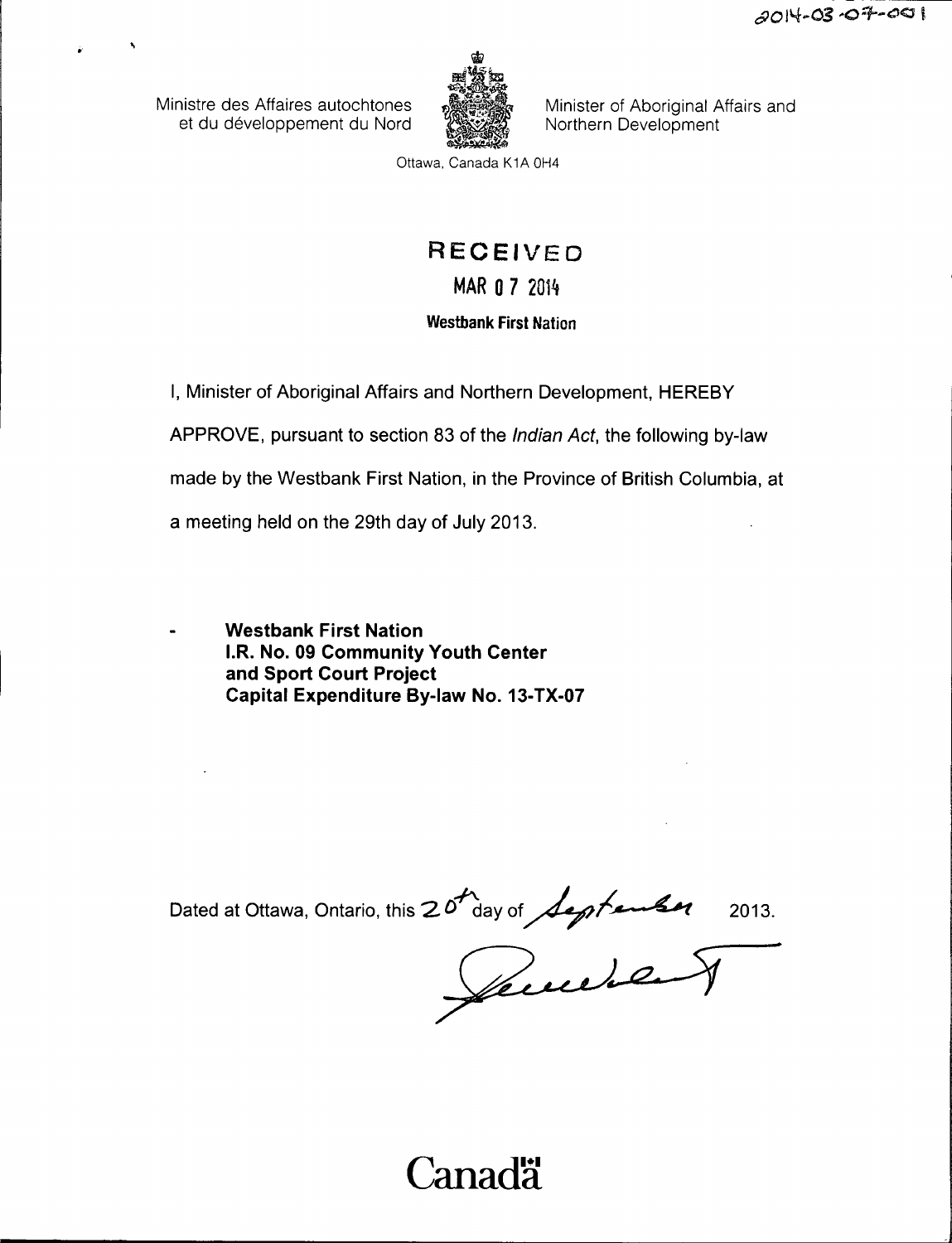# WESTBANK FIRST NATION IR No.09 YOUTH CENTER AND SPORT COURT CAPITAL EXPENDITURE BY-LAW NO. 13-TX-07

To authorize the expenditure of <sup>a</sup> maximum of Three Million Eighty Thousand Dollars  $(33,080,000.00)$  from money raised pursuant to section 83(1) of the *Indian Act*, for the purpose of completing the construction of the Community Youth Center and Sport Court within the Tsinstikeptum Indian Reserve No.09.

#### WHEREAS:

 $\mathbf{r}$ 

- A. Pursuant to Section 83(1) of the *Indian Act* and the Westbank First Nation's inherent right of self-government, the Westbank First Nation has enacted the Westbank First Nation Property Taxation By-law, 95-TX-08 (the "Taxation By-law");
- B. In accordance with section  $12(3)(1)$  of the Taxation By-law, the Westbank First Nation annually deposits Ten  $(10\%)$  percent of annual gross taxes in a cumulative capital projects fund (the "Cumulative Fund") to be used from time to time for such capital projects as may be authorized by separate by -law;
- C. Pursuant to the Westbank First Nation Expenditure By -law, 1995, amended by By -law 97-TX-03 (the "Expenditure By-law"), the Westbank First Nation is authorized to expend moneys raised pursuant to the Taxation By -law for local purposes, including the provision of Local Services on Reserve and capital projects;
- D. Westbank First Nation deems it desirable and in the best interest of the community to advance funds to complete the Community Youth Center and Sport Court on Tsinstikeptum Indian Reserve No.09.
- E. The Westbank First Nation has concluded the total cost of construction of the Community Youth Center and Sport Court on Tsinstikeptum Indian Reserve No.09 to be not more than \$3, 080,000.00 as outlined in Schedule " A" to this By -law.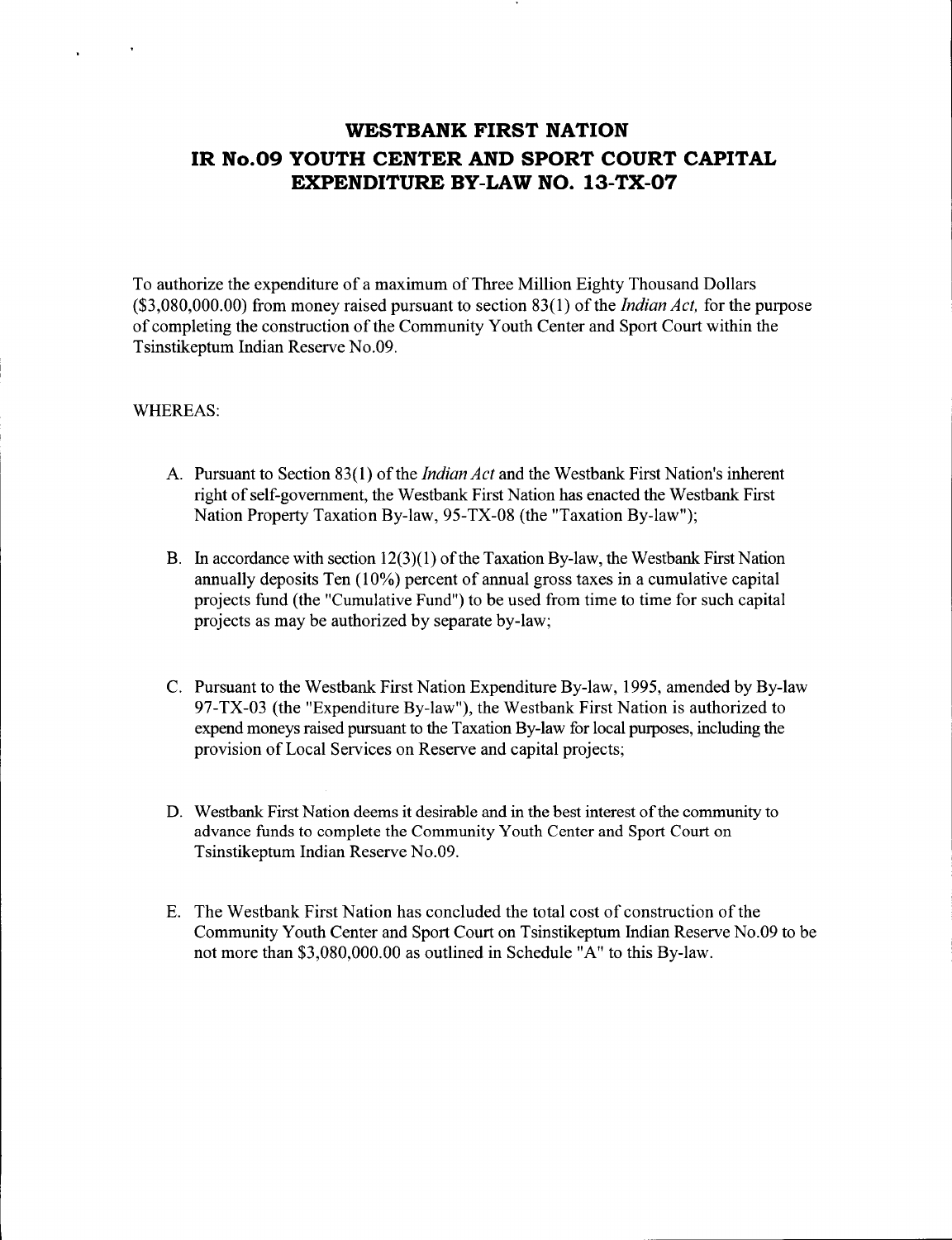#### NOW THEREFORE, the Council of the Westbank First Nation hereby enacts the following bylaw;

 $\mathbf{r}$ 

#### SHORT TITLE

1. This By -law may be cited for all purposes as the IR No.09 Community Youth Center and Sport Court Project Capital Expenditure By-law No. 13-TX-07.

#### EXPENDITURE AUTHORIZATION

- 2. The Westbank First Nation hereby acknowledges that it is in the best interests of all community and band members of the Westbank First Nation to proceed with the Community Youth Center and Sport Court Project as summarized in Schedule " A" to this By-law.
- 3. The Westbank First Nation hereby approves the expenditure of not more than Three Million Eighty Thousand (\$3,080,000.00) Dollars from the Stabilization Fund for the purposes of the Community Youth Center and Sport Court Project (the " Project Funds").
- 4. The Westbank First Nation also authorizes the expenditure of all or <sup>a</sup> portion of the Project Funds to acquire all such lands, easements, rights-of-way, licences, permits, rights and authorities as may be required or desirable for or in connection with the IR No.09 Community Youth Center and Sport Court Project.
- 5. Any of the Project Funds not expended on the IR No.09 Community Youth Center and Sport Court Project or incidental costs related thereto, will be reimbursed to and deposited in the Stabilization Fund upon completion of the IR No.09 Community Youth Center and Sport Court Project.

#### **EFFECTIVE**

6. This By -law comes into full force and effect upon approval by the Minister of Aboriginal Affairs and Northern Development Canada.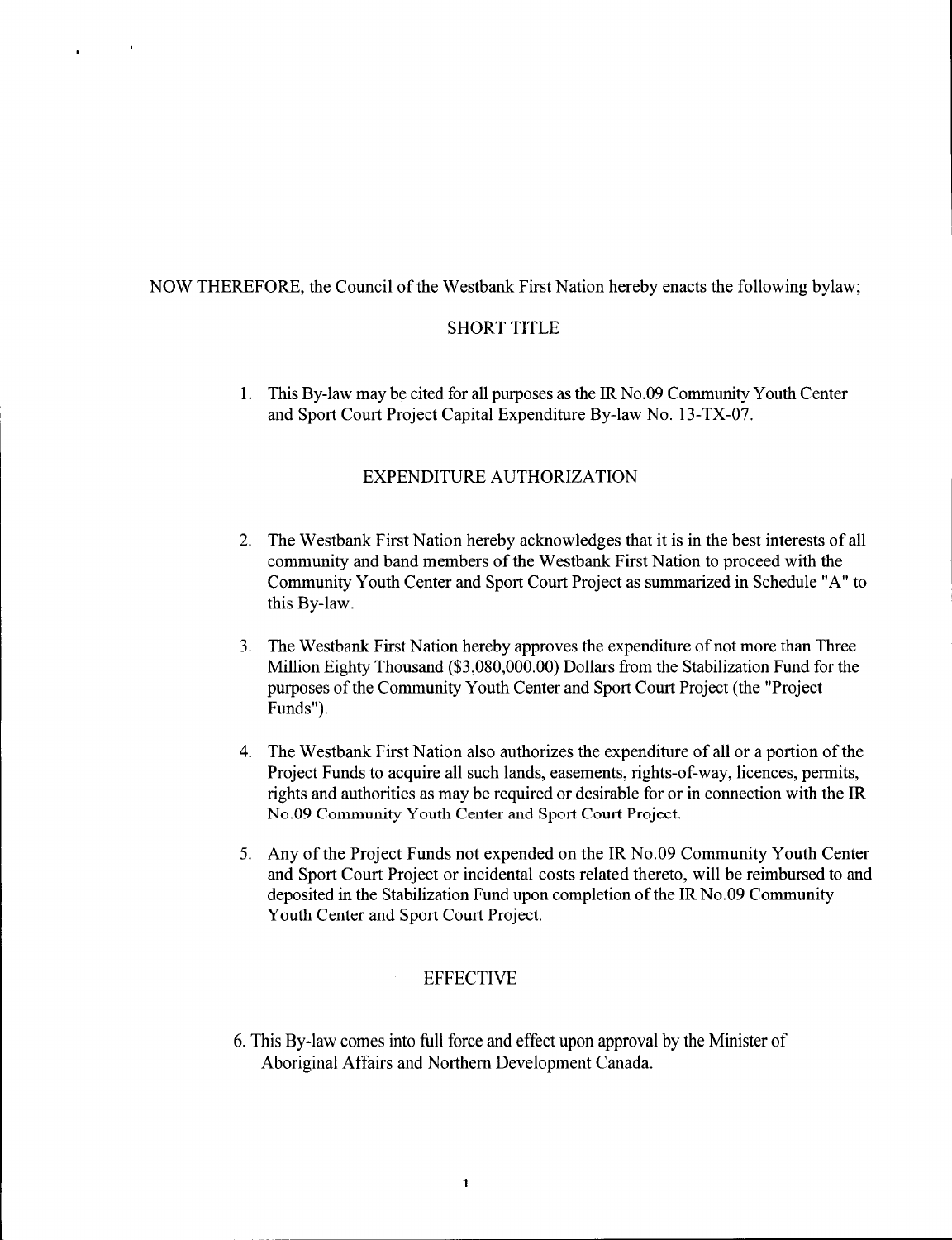#### BE IT HEREBY RESOLVED AND AGREED:

That this By -law, entitled the IR No.09 Community Youth Center and Sport Court Project Bylaw No. 13 -TX -07 being read for the first time by the Council of the Westbank First Nation held at duly convened meetings.

Read a first time by the Council of Westbank First Nation at a duly convened meeting held on the  $17<sup>th</sup>$ day of June, 2013.

Exempt from <sup>a</sup> second reading pursuant to section 60. 9 of the Westbank First Nation Constitution.

Read a third time, and enacted as <sup>a</sup> Westbank Law, by Council of the Westbank First Nation at <sup>a</sup> duly convened meeting held on the  $29<sup>th</sup>$  day of July,  $2013$ .

ert Louie ichael De Guevara Councillor Mickey Werstuik Council

Councillor Lorrie Hogaboam

Councillor Christopher Derickson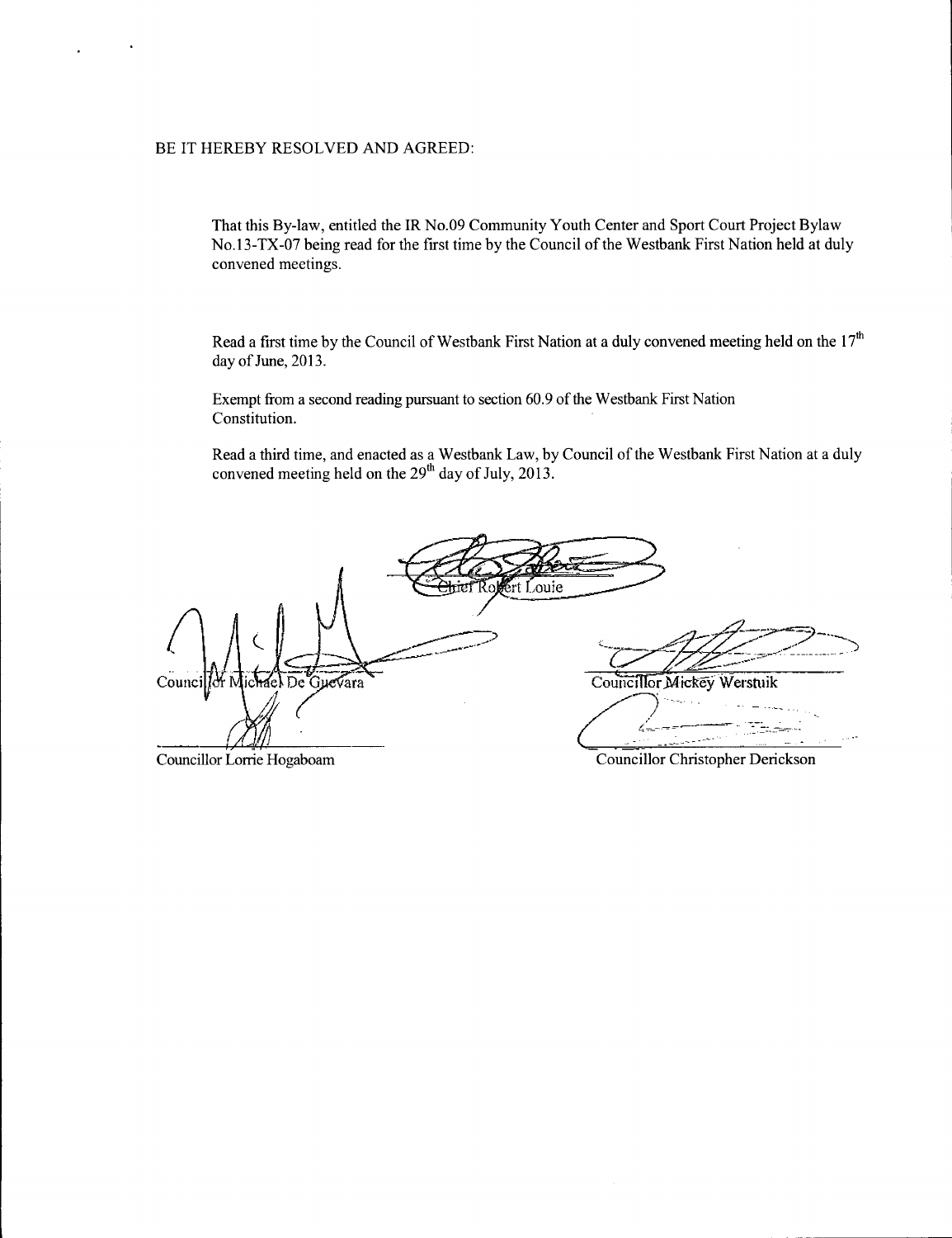## SCHEDULE "A"

 $\sim$   $\sim$ 

 $\hat{\boldsymbol{\cdot} }$ 

 $\bullet$ 

| <b>BUDGET FOR PROPOSED IR NO.09 Community</b><br>Youth Center and Sport Court Project 13-TX-07 | <b>COST</b>                   | <b>Year of Expenditures</b> |
|------------------------------------------------------------------------------------------------|-------------------------------|-----------------------------|
| Planning / Servicing<br>Design                                                                 | 90,000.00<br>\$<br>257,000.00 | 2013<br>2013/2014           |
| Construction<br>Contingency                                                                    | \$2,425,000.00<br>308,000.00  | 2013/2014<br>2014           |
|                                                                                                |                               |                             |
| <b>TOTAL</b>                                                                                   | \$3,080,000.00                |                             |